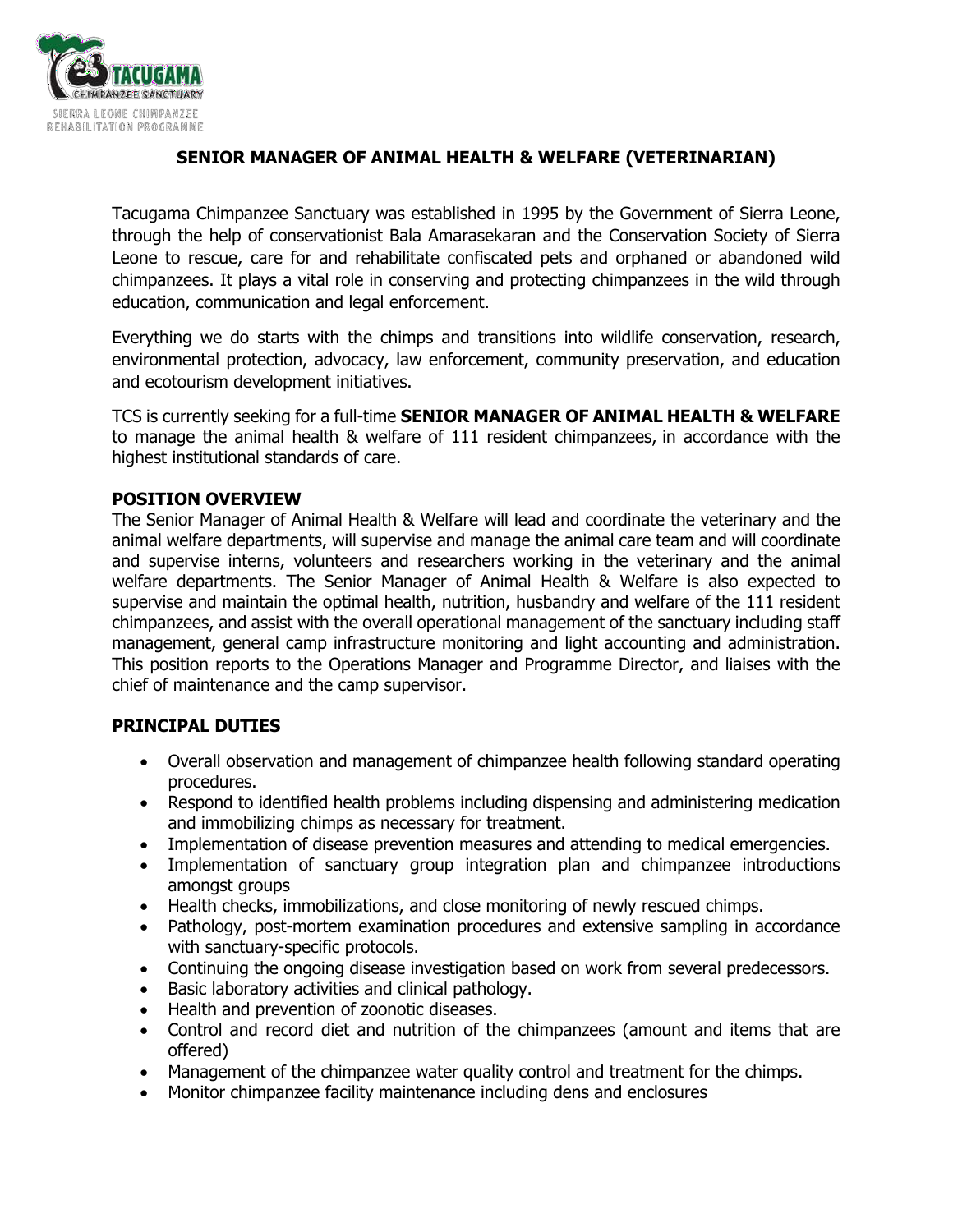

- Monitor and oversee enrichment program for all chimps with the associate veterinarian.
- Inventory management of veterinary supplies (medicines and consumables).
- Maintain and ensure the cleanliness of the surgery, dark room, main store and all storages that are used by vet and animal welfare department.
- Daily rounds in the sanctuary.
- Filling and maintenance of daily medical and management records.
- Updating and maintaining the standard operating protocols and procedures.
- Monthly department reports to be submitted to the Operations Manager.
- Caring for other species that may be present in the sanctuary.
- Facilitate training to all new staff and volunteers on the chimpanzee escape protocol and safety protocols.
- Planning/managing in collaboration with Operations Manager and coordinating with camp supervisor & staff to ensure volunteer/researcher program oversight and desired delivery of assigned tasks.
- Capacity building for the Animal Care staff.
- Conduct emergency drills of chimpanzee escapes twice yearly.
- Ensure the biosecurity and health of the care staff.
- Manage Animal Care staff with the camp supervisor's support.
- Manage the daily tasks of the care staff, ensure they are meeting daily deliverables with quality.
- Report to Operations Manager care staff attendance, performance, bonus and penalties.
- Support during events and extra activities when possible.
- Represent the Sanctuary in all matters related to the health & welfare of the chimpanzees.

# **PROFESSIONAL QUALIFICATIONS (REQUIRED)**

- Degree in Veterinary Medicine from a recognized university.
- 1-3 years of demonstrated experience as clinician
	- o Knowledge of medical equipment (radiographs, ultrasound, blood analysis, etc.), anaesthesia procedures, basic lab and pathology, sampling and post mortem examination.
	- $\circ$  Experience conducting various types of surgeries, vaccinations and health checks on animals.
- Minimum one year of experience working with wildlife.
	- o Knowledge of remote drug delivery systems
- Previous experience working with primates or great apes and knowledge of primate medicine
- Effective written and verbal communication skills; must be fluent in written and spoken English
- Proficiency with basic computer skills including Microsoft Office
- Previous experience in team leadership and institutional management
- Willingness to live in relatively basic conditions